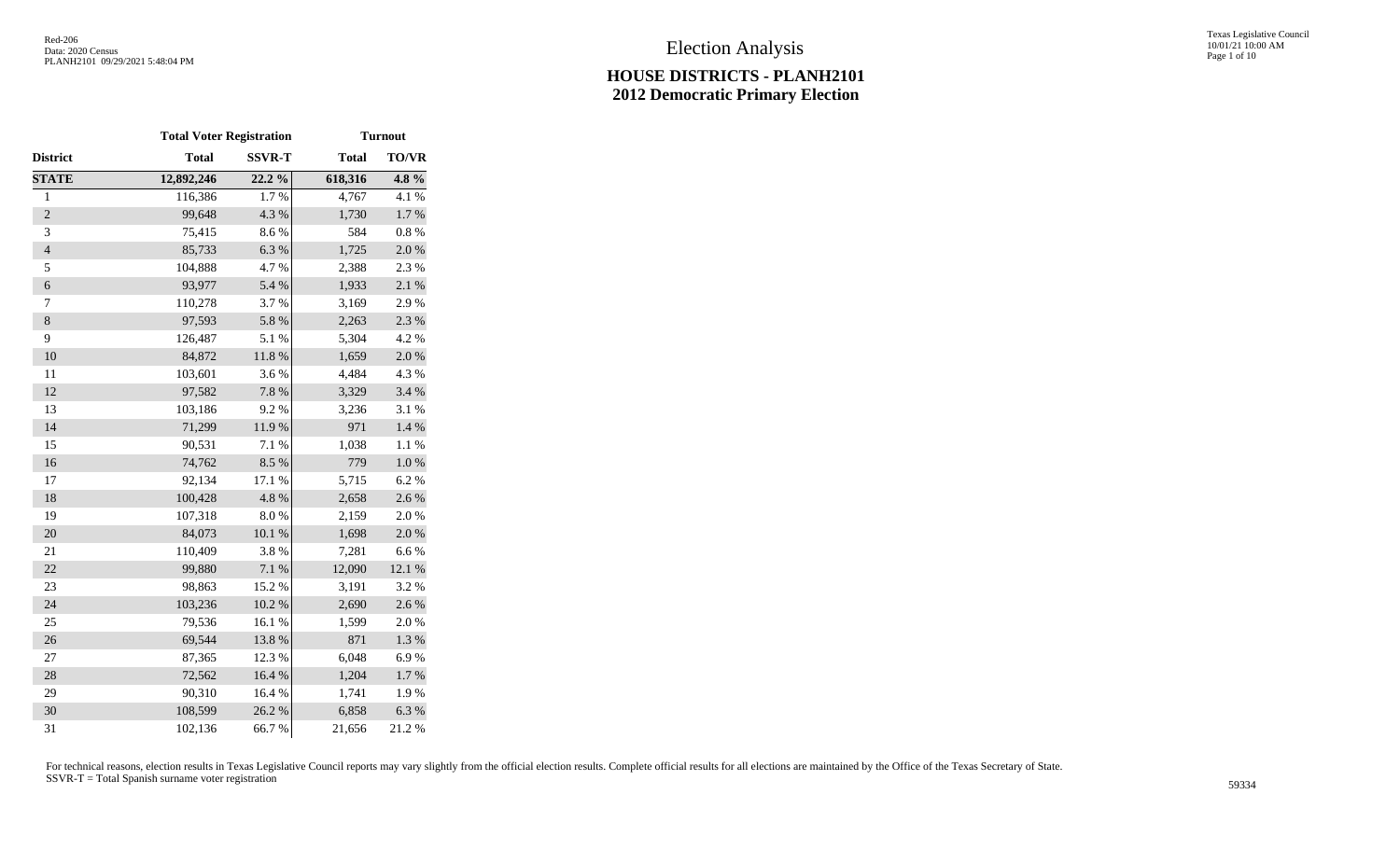|                 | <b>Total Voter Registration</b> |               | <b>Turnout</b> |                  |  |  |  |  |
|-----------------|---------------------------------|---------------|----------------|------------------|--|--|--|--|
| <b>District</b> | <b>Total</b>                    | <b>SSVR-T</b> | <b>Total</b>   | <b>TO/VR</b>     |  |  |  |  |
| 32              | 95,476                          | 28.7%         | 3,988          | 4.2 %            |  |  |  |  |
| 33              | 80,358                          | 7.0%          | 1,187          | 1.5 %            |  |  |  |  |
| 34              | 103,336                         | 64.1 %        | 6,402          | 6.2 %            |  |  |  |  |
| 35              | 56,589                          | 77.8%         | 11,112         | 19.6%            |  |  |  |  |
| 36              | 65,161                          | 84.5 %        | 7,851          | 12.0%            |  |  |  |  |
| 37              | 84,521                          | 80.6%         | 13,492         | 16.0%            |  |  |  |  |
| 38              | 69,165                          | 79.5 %        | 9,498          | 13.7%            |  |  |  |  |
| 39              | 62,196                          | 83.4%         | 13,766         | 22.1 %           |  |  |  |  |
| 40              | 56,633                          | 86.2%         | 11,948         | $21.1\text{ }\%$ |  |  |  |  |
| 41              | 64,499                          | 70.7%         | 6,462          | 10.0%            |  |  |  |  |
| 42              | 76,508                          | 87.2 %        | 18,045         | 23.6%            |  |  |  |  |
| 43              | 113,992                         | 54.5 %        | 13,973         | 12.3 %           |  |  |  |  |
| 44              | 87,203                          | 24.5 %        | 1,918          | 2.2 %            |  |  |  |  |
| 45              | 74,016                          | 26.5 %        | 3,069          | 4.1 %            |  |  |  |  |
| 46              | 72,378                          | 16.5 %        | 5,722          | 7.9%             |  |  |  |  |
| 47              | 118,155                         | 13.1 %        | 9,515          | 8.1%             |  |  |  |  |
| 48              | 107,558                         | 7.3 %         | 5,233          | 4.9%             |  |  |  |  |
| 49              | 112,915                         | 11.5 %        | 9,204          | 8.2%             |  |  |  |  |
| 50              | 69,622                          | 18.6%         | 4,441          | 6.4%             |  |  |  |  |
| 51              | 74,659                          | 38.7%         | 6,225          | 8.3%             |  |  |  |  |
| 52              | 69,661                          | 12.9%         | 1,234          | $1.8~\%$         |  |  |  |  |
| 53              | 121,000                         | 23.2 %        | 4,742          | 3.9%             |  |  |  |  |
| 54              | 74,247                          | 12.6 %        | 1,153          | 1.6 %            |  |  |  |  |
| 55              | 77,905                          | 12.2 %        | 1,285          | 1.6 %            |  |  |  |  |
| 56              | 97,228                          | $10.2~\%$     | 1,796          | $1.8~\%$         |  |  |  |  |
| 57              | 67,494                          | 7.8 %         | 660            | $1.0\ \%$        |  |  |  |  |
| 58              | 83,820                          | 8.3 %         | 1,029          | $1.2~\%$         |  |  |  |  |
| 59              | 92,871                          | 6.6%          | 1,219          | 1.3 %            |  |  |  |  |
| 60              | 62,213                          | 8.3 %         | 744            | 1.2%             |  |  |  |  |
| 61              | 95,342                          | 5.4 %         | 1,320          | 1.4 %            |  |  |  |  |
| 62              | 99,891                          | 3.5 %         | 1,524          | $1.5\%$          |  |  |  |  |
| 63              | 94,315                          | 7.8 %         | 860            | $0.9\ \%$        |  |  |  |  |
| 64              | 86,269                          | 7.6 %         | 1,283          | 1.5 %            |  |  |  |  |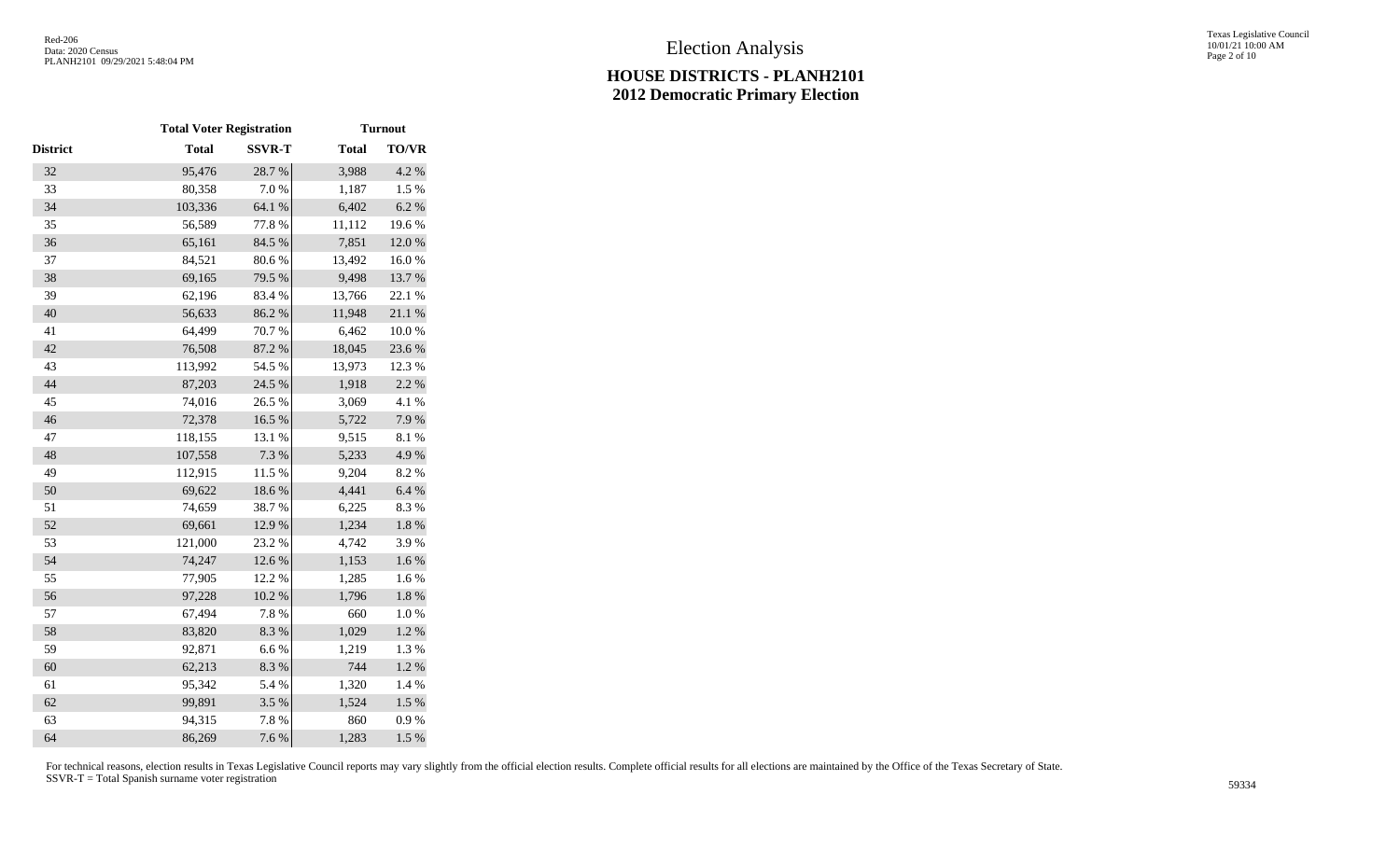|          | <b>Total Voter Registration</b> |               |              | <b>Turnout</b> |
|----------|---------------------------------|---------------|--------------|----------------|
| District | <b>Total</b>                    | <b>SSVR-T</b> | <b>Total</b> | <b>TO/VR</b>   |
| 65       | 83,810                          | 7.5 %         | 967          | 1.2%           |
| 66       | 81,152                          | 5.1 %         | 928          | $1.1~\%$       |
| 67       | 103,466                         | 5.1 %         | 1,562        | 1.5 %          |
| 68       | 114,639                         | 7.6 %         | 1,359        | $1.2~\%$       |
| 69       | 110,693                         | 9.6%          | 2,668        | 2.4 %          |
| 70       | 64,016                          | 6.0 %         | 670          | $1.0\ \%$      |
| $71\,$   | 99,072                          | 13.8%         | 1,208        | 1.2%           |
| 72       | 96,559                          | 23.2 %        | 1,495        | $1.5\%$        |
| 73       | 96,046                          | 13.1 %        | 1,808        | 1.9%           |
| 74       | 92,246                          | 66.9%         | 17,560       | 19.0%          |
| 75       | 47,717                          | 84.6%         | 5,145        | 10.8 %         |
| 76       | 78,824                          | 14.8 %        | 1,476        | 1.9%           |
| 77       | 100,146                         | 80.8 %        | 15,875       | 15.9%          |
| 78       | 93,039                          | 52.7%         | 14,143       | 15.2 %         |
| 79       | 94,653                          | 71.1 %        | 14,014       | 14.8 %         |
| 80       | 90,075                          | 73.4 %        | 16,330       | $18.1\ \%$     |
| 81       | 73,591                          | 37.0%         | 1,255        | 1.7%           |
| 82       | 79,868                          | 24.9%         | 707          | $0.9\ \%$      |
| 83       | 94,645                          | 22.6%         | 2,280        | 2.4 %          |
| 84       | 91,511                          | 27.0%         | 2,648        | 2.9%           |
| 85       | 109,102                         | 13.2 %        | 3,414        | 3.1 %          |
| 86       | 97,031                          | 14.4 %        | 841          | 0.9 %          |
| 87       | 88,367                          | 18.7%         | 1,162        | 1.3%           |
| 88       | 103,026                         | 29.6%         | 1,449        | 1.4 %          |
| 89       | 84,348                          | 7.3 %         | 1,131        | 1.3 %          |
| 90       | 65,451                          | 37.2 %        | 5,346        | 8.2%           |
| 91       | 87,020                          | 11.2%         | 1,162        | 1.3%           |
| 92       | 60,826                          | 14.4 %        | 1,697        | 2.8%           |
| 93       | 59,652                          | 12.3 %        | 810          | 1.4 %          |
| 94       | 100,592                         | 7.3 %         | 2,270        | 2.3 %          |
| 95       | 76,127                          | 10.3%         | 8,828        | 11.6 %         |
| 96       | 92,743                          | 8.2 %         | 2,167        | 2.3 %          |
| 97       | 84,740                          | 8.9%          | 2,176        | 2.6%           |
|          |                                 |               |              |                |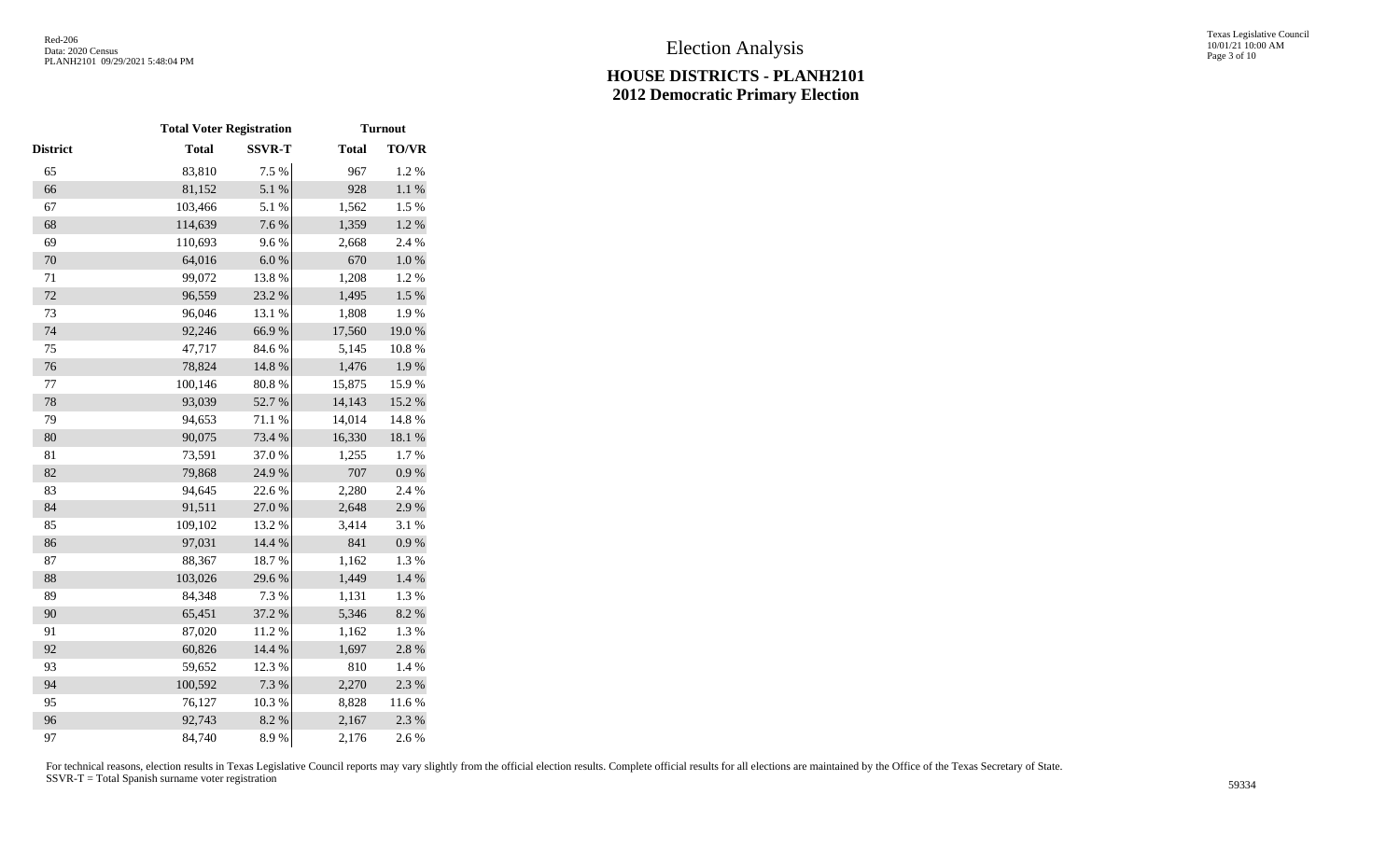|                 | <b>Total Voter Registration</b> |               |              | <b>Turnout</b> |
|-----------------|---------------------------------|---------------|--------------|----------------|
| <b>District</b> | <b>Total</b>                    | <b>SSVR-T</b> | <b>Total</b> | <b>TO/VR</b>   |
| 98              | 101,678                         | 5.2 %         | 1,122        | $1.1~\%$       |
| 99              | 78,678                          | 13.8%         | 1,857        | 2.4 %          |
| 100             | 82,271                          | 13.5 %        | 5,672        | 6.9%           |
| 101             | 74,703                          | 14.0 %        | 3,572        | 4.8 %          |
| 102             | 74,084                          | 9.2%          | 2,384        | 3.2 %          |
| 103             | 64,779                          | 33.2 %        | 3,959        | 6.1%           |
| 104             | 70,353                          | 38.5 %        | 6,269        | 8.9%           |
| 105             | 59,563                          | 19.6%         | 1,602        | 2.7%           |
| 106             | 64,744                          | 7.3 %         | 557          | $0.9\ \%$      |
| 107             | 74,934                          | $14.0\ \%$    | 2,211        | 3.0%           |
| 108             | 113,513                         | 4.2 %         | 2,941        | 2.6%           |
| 109             | 87,229                          | 7.0 %         | 9,079        | 10.4 %         |
| 110             | 60,440                          | 22.8 %        | 3,992        | $6.6\ \%$      |
| 111             | 98,136                          | 9.7%          | 11,261       | 11.5 %         |
| 112             | 99,834                          | $6.7~\%$      | 2,134        | 2.1%           |
| 113             | 80,144                          | 15.4 %        | 2,075        | 2.6 %          |
| 114             | 69,967                          | 26.9%         | 3,363        | 4.8 %          |
| 115             | 81,938                          | 8.5%          | 1,417        | 1.7%           |
| 116             | 89,462                          | 48.6%         | 4,644        | 5.2 %          |
| 117             | 57,391                          | 61.9%         | 3,814        | 6.6%           |
| 118             | 89,273                          | 53.7%         | 5,078        | 5.7 %          |
| 119             | 84,620                          | 51.1 %        | 4,677        | 5.5 %          |
| 120             | 85,832                          | 30.6%         | 4,372        | 5.1 %          |
| 121             | 104,399                         | 19.4 %        | 3,199        | 3.1 %          |
| 122             | 82,815                          | 20.3 %        | 2,240        | 2.7%           |
| 123             | 101,685                         | 49.5 %        | 5,984        | 5.9%           |
| 124             | 73,954                          | 62.0%         | 3,493        | 4.7 %          |
| 125             | 99,986                          | 53.7%         | 4,941        | 4.9%           |
| 126             | 97,279                          | $10.4~\%$     | 1,375        | 1.4 %          |
| 127             | 93,468                          | 11.5 %        | 1,485        | 1.6 %          |
| 128             | 86,977                          | 16.8%         | 1,774        | 2.0%           |
| 129             | 100,203                         | 12.4 %        | 2,187        | 2.2 %          |
| 130             | 78,942                          | 10.0%         | 817          | $1.0\ \%$      |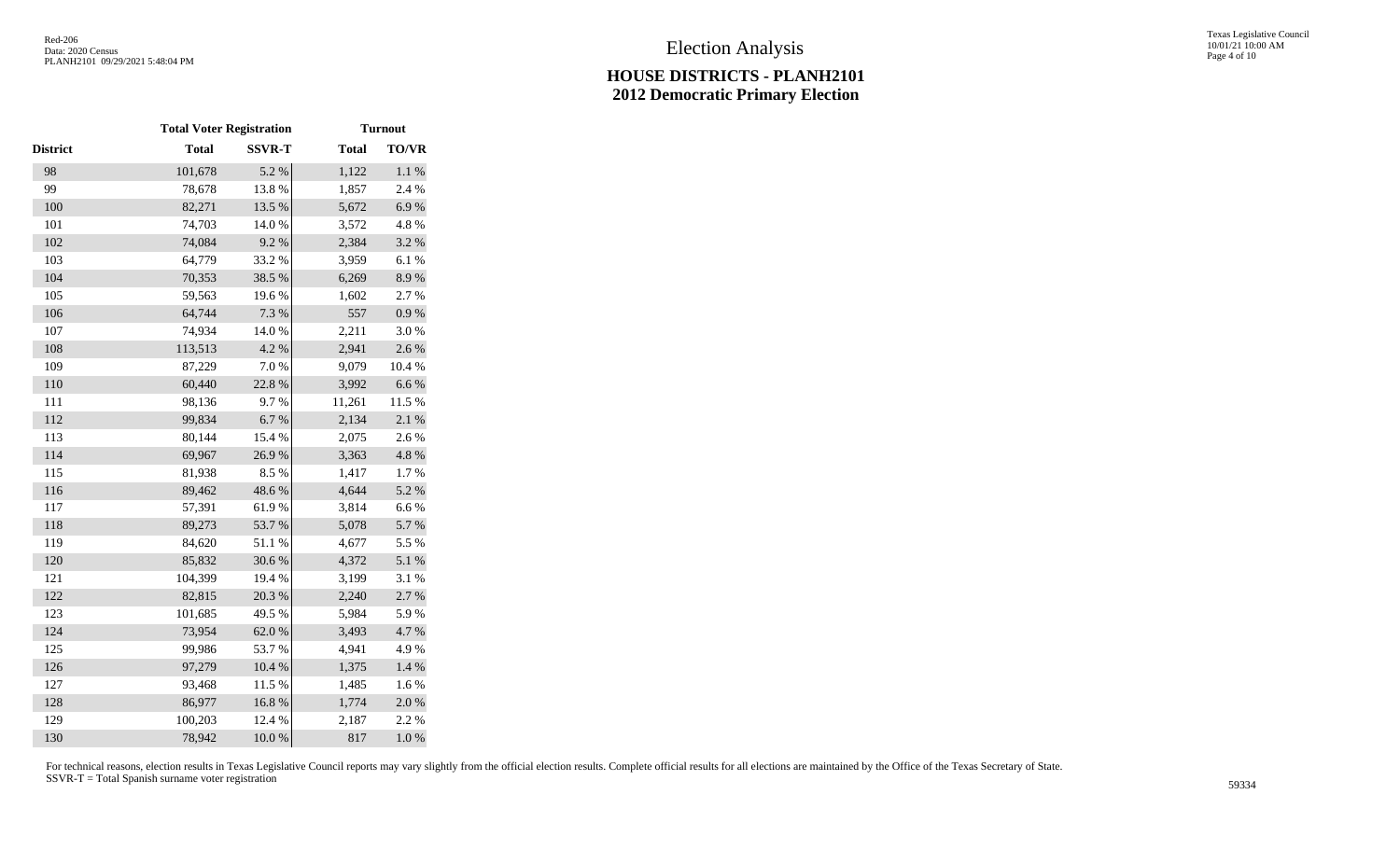Texas Legislative Council 10/01/21 10:00 AM Page 5 of 10

|          |         | <b>Total Voter Registration</b> | <b>Turnout</b> |       |  |  |  |  |  |
|----------|---------|---------------------------------|----------------|-------|--|--|--|--|--|
| District | Total   | <b>SSVR-T</b>                   | <b>Total</b>   | TO/VR |  |  |  |  |  |
| 131      | 68,541  | 21.7%                           | 4,651          | 6.8%  |  |  |  |  |  |
| 132      | 63,395  | 13.3 %                          | 754            | 1.2 % |  |  |  |  |  |
| 133      | 96,648  | 7.4 %                           | 1,900          | 2.0%  |  |  |  |  |  |
| 134      | 109,664 | 8.4 %                           | 4,737          | 4.3 % |  |  |  |  |  |
| 135      | 63,524  | 22.2 %                          | 1,101          | 1.7%  |  |  |  |  |  |
| 136      | 83,599  | 13.1 %                          | 1,715          | 2.1 % |  |  |  |  |  |
| 137      | 50,622  | 19.7%                           | 1,971          | 3.9%  |  |  |  |  |  |
| 138      | 91,774  | 16.3%                           | 1,573          | 1.7 % |  |  |  |  |  |
| 139      | 84,434  | 16.4 %                          | 4,968          | 5.9%  |  |  |  |  |  |
| 140      | 57,792  | 54.6 %                          | 1,939          | 3.4 % |  |  |  |  |  |
| 141      | 70,189  | 14.9%                           | 4,376          | 6.2%  |  |  |  |  |  |
| 142      | 64,963  | 18.1 %                          | 4,887          | 7.5 % |  |  |  |  |  |
| 143      | 72,076  | 51.3%                           | 4,317          | 6.0%  |  |  |  |  |  |
| 144      | 68,742  | 49.6%                           | 2,521          | 3.7 % |  |  |  |  |  |
| 145      | 81,095  | 49.4 %                          | 4,428          | 5.5 % |  |  |  |  |  |
| 146      | 94,459  | 9.0%                            | 10,132         | 10.7% |  |  |  |  |  |
| 147      | 91,018  | 16.1%                           | 7,704          | 8.5%  |  |  |  |  |  |
| 148      | 70,958  | 27.3 %                          | 1,434          | 2.0%  |  |  |  |  |  |
| 149      | 71,604  | 19.0%                           | 1,589          | 2.2 % |  |  |  |  |  |
| 150      | 69,255  | 12.6 %                          | 803            | 1.2%  |  |  |  |  |  |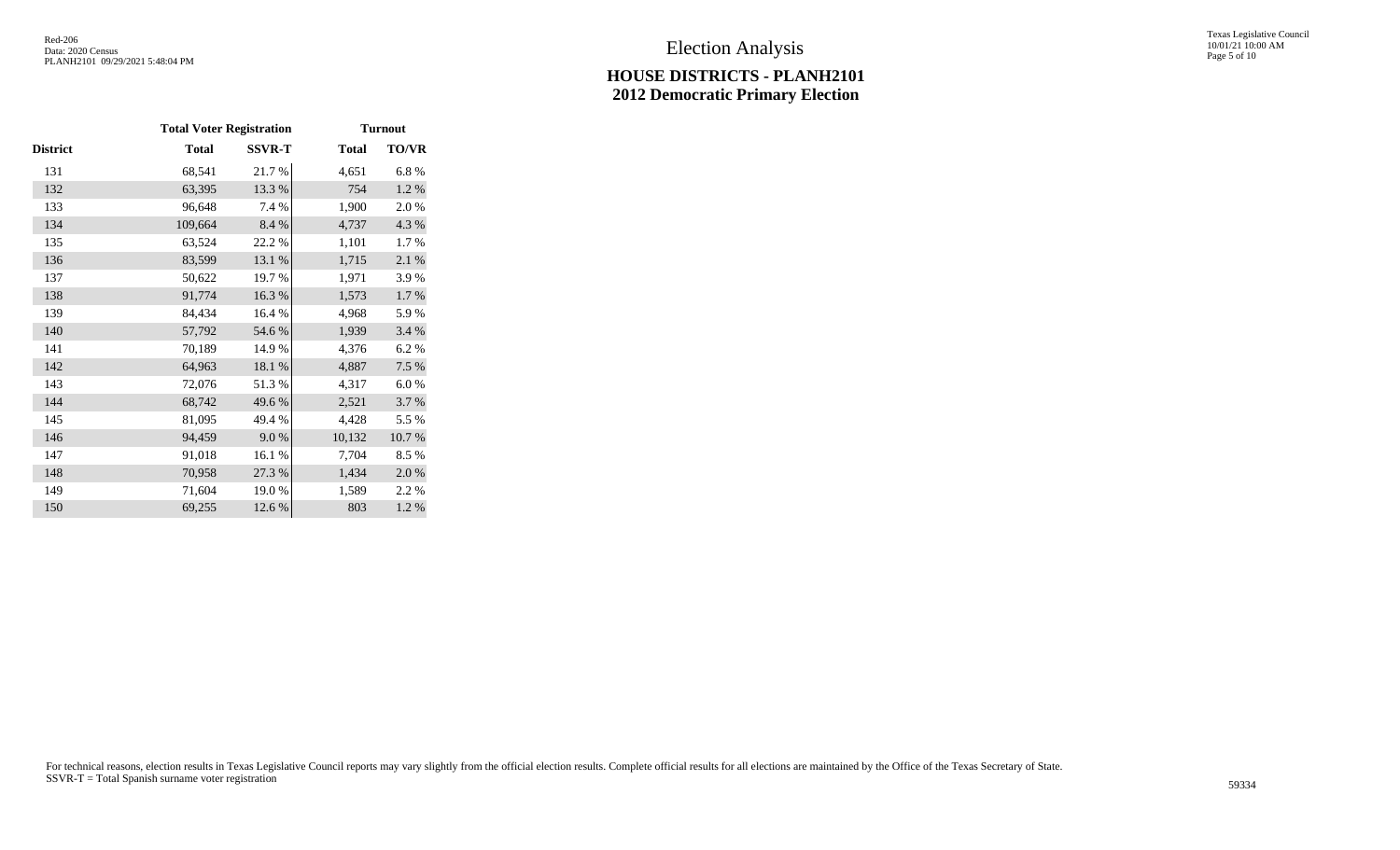|                 |        | <b>PRESIDENT</b> |                |          |              |         |                |             |                | <b>U.S. SEN</b> |           |               |                |        |                    |        |  |
|-----------------|--------|------------------|----------------|----------|--------------|---------|----------------|-------------|----------------|-----------------|-----------|---------------|----------------|--------|--------------------|--------|--|
| <b>District</b> | Ely-D  |                  | <b>Wolfe-D</b> |          | Richardson-D |         | Obama-D        |             | Allen-D        |                 | Hubbard-D |               | Sadler-D       |        | <b>Yarbrough-D</b> |        |  |
| <b>STATE</b>    | 14,440 | $2.4\%$          | 29,889         | $5.1\%$  | 25,413       | $4.3\%$ | 520,534 88.2 % |             | 113,952 22.9 % |                 |           | 79,986 16.1 % | 174,765 35.1 % |        | 128,778 25.9 %     |        |  |
| -1              | 364    | 7.8%             | 759            | 16.2%    | 471          | 10.1%   | 3,087          | 65.9%       | 558            | 13.0 %          | 631       | 14.7 %        | 2,309          | 53.7%  | 799                | 18.6%  |  |
| $\overline{c}$  | 71     | 4.3 %            | 150            | 9.1 %    | 77           | 4.7 %   | 1,349          | 81.9%       | 272            | 17.8%           | 220       | 14.4 %        | 705            | 46.1%  | 331                | 21.7 % |  |
| 3               | 32     | 5.5 %            | 13             | 2.2 %    | 33           | 5.7 %   | 505            | 86.6%       | 85             | 15.5 %          | 84        | 15.4 %        | 214            | 39.1 % | 164                | 30.0%  |  |
| $\overline{4}$  | 27     | 1.6%             | 44             | 2.6%     | 55           | 3.3 %   | 1,543          | 92.5 %      | 317            | 20.9%           | 227       | 14.9%         | 568            | 37.4 % | 408                | 26.8%  |  |
| 5               | 165    | 7.1 %            | 261            | 11.3 %   | 143          | 6.2%    | 1,741          | 75.4 %      | 266            | 12.2 %          | 220       | 10.1 %        | 1,212          | 55.6%  | 481                | 22.1 % |  |
| 6               | 28     | 1.5 %            | 39             | 2.1 %    | 28           | 1.5 %   | 1,753          | 94.9 %      | 168            | 10.5 %          | 175       | 10.9%         | 663            | 41.4 % | 597                | 37.2 % |  |
| 7               | 139    | 4.4 %            | 201            | 6.4 %    | 167          | 5.3 %   | 2,641          | 83.9%       | 330            | 11.4 %          | 219       | 7.5 %         | 2,024          | 69.7 % | 330                | 11.4 % |  |
| $\,8$           | 93     | 4.3 %            | 149            | 6.8%     | 98           | 4.5 %   | 1,837          | 84.4 %      | 260            | 13.0 %          | 223       | 11.2 %        | 937            | 46.9%  | 579                | 29.0%  |  |
| 9               | 504    | 9.8%             | 681            | 13.2 %   | 540          | 10.5 %  | 3,421          | 66.5 %      | 703            | 15.4 %          | 662       | 14.5 %        | 1,936          | 42.4 % | 1,270              | 27.8%  |  |
| 10              | 47     | 2.9 %            | 56             | 3.5 %    | 40           | 2.5 %   | 1,471          | 91.1 %      | 305            | 21.6 %          | 245       | 17.4 %        | 527            | 37.4 % | 333                | 23.6 % |  |
| 11              | 330    | 7.7 %            | 810            | 18.8%    | 462          | 10.7 %  | 2,704          | 62.8%       | 490            | 12.3 %          | 494       | 12.4 %        | 2,109          | 52.7%  | 907                | 22.7 % |  |
| 12              | 167    | 5.6 %            | 193            | 6.4 %    | 149          | 5.0%    | 2,494          | 83.1 %      | 453            | 17.0 %          | 505       | 19.0%         | 922            | 34.6 % | 781                | 29.3 % |  |
| 13              | 105    | 3.5 %            | 219            | 7.3 %    | 134          | 4.4 %   | 2,556          | 84.8%       | 584            | 22.1 %          | 335       | 12.7 %        | 895            | 33.8%  | 834                | 31.5 % |  |
| 14              | 14     | 1.4 %            | 26             | 2.7 %    | 33           | 3.4 %   | 900            | 92.5 %      | 140            | 16.1 %          | 170       | 19.5 %        | 330            | 37.9 % | 230                | 26.4 % |  |
| 15              | 20     | 1.9%             | 21             | 2.0 %    | 22           | 2.1 %   | 974            | 93.9%       | 151            | 15.7 %          | 173       | 18.0%         | 431            | 44.9%  | 205                | 21.4 % |  |
| 16              | 22     | 2.8%             | 19             | 2.5 %    | 22           | 2.8%    | 710            | 91.8%       | 118            | 16.2%           | 95        | 13.1 %        | 305            | 42.0%  | 209                | 28.7%  |  |
| 17              | 219    | 4.1 %            | 416            | 7.8%     | 335          | 6.2 %   | 4,393          | 81.9%       | 801            | 16.8%           | 601       | 12.6 %        | 1,910          | 39.9%  | 1,470              | 30.7%  |  |
| 18              | 274    | 10.4 %           | 329            | 12.5 %   | 312          | 11.9 %  | 1,716          | 65.2 %      | 418            | 17.1 %          | 283       | 11.6 %        | 699            | 28.7%  | 1,038              | 42.6 % |  |
| 19              | 37     | 1.7%             | 39             | 1.8%     | 44           | 2.0 %   | 2,031          | 94.4 %      | 373            | 19.1 %          | 250       | 12.8%         | 913            | 46.7%  | 421                | 21.5 % |  |
| 20              | 17     | 1.0%             | 28             | 1.7%     | 22           | 1.3%    | 1,629          | 96.0%       | 251            | 16.1 %          | 192       | 12.3 %        | 769            | 49.5 % | 343                | 22.1 % |  |
| 21              | 619    | 9.6%             | 1,057          | 16.3%    | 632          | 9.8%    | 4,167          | 64.4 %      | 1,499          | 25.1 %          | 855       | 14.3 %        | 1,914          | 32.1 % | 1,697              | 28.4 % |  |
| $22\,$          | 205    | 1.8%             | 554            | 4.8 %    | 412          | 3.6 %   | 10,298         | 89.8%       | 3,545          | 38.4 %          | 1,819     | 19.7 %        | 2,014          | 21.8%  | 1,857              | 20.1 % |  |
| 23              | 86     | 2.8%             | 114            | 3.7%     | 121          | 3.9%    | 2,800          | 89.7%       | 415            | 15.4 %          | 534       | 19.8%         | 595            | 22.1 % | 1,147              | 42.6 % |  |
| 24              | 34     | 1.3%             | 56             | 2.1 %    | 62           | 2.3 %   | 2,503          | 94.3%       | 346            | 15.1 %          | 376       | 16.4 %        | 550            | 24.0 % | 1,016              | 44.4 % |  |
| 25              | 50     | 3.1 %            | 52             | 3.3 %    | 39           | 2.4 %   | 1,456          | 91.2%       | 347            | 23.4 %          | 211       | 14.2 %        | 560            | 37.7 % | 368                | 24.8%  |  |
| 26              | 9      | 1.0%             | 17             | 2.0%     | 9            | $1.0\%$ | 832            | 96.0%       | 153            | 19.3 %          | 131       | 16.5 %        | 324            | 40.9%  | 184                | 23.2 % |  |
| 27              | 13     | 0.2 %            | 33             | $0.5 \%$ | 35           | $0.6\%$ | 5,964          | 98.7%       | 1,509          | 28.6%           | 651       | 12.3 %        | 1,177          | 22.3 % | 1,944              | 36.8%  |  |
| 28              | 14     | 1.2%             | 37             | 3.1 %    | 29           | 2.4 %   | 1,116          | 93.3 %      | 175            | 16.3%           | 145       | 13.5 %        | 441            | 41.0%  | 315                | 29.3 % |  |
| 29              | 40     | 2.3 %            | 39             | 2.2 %    | 61           | 3.5 %   | 1,595          | 91.9%       | 426            | 26.2%           | 254       | 15.6 %        | 612            | 37.7 % | 333                | 20.5 % |  |
| $30\,$          | 400    | 6.5%             | 584            | 9.6%     | 479          | 7.8 %   | 4,651          | 76.1 %      | 946            | 17.5 %          | 725       | 13.4 %        | 1,444          | 26.6 % | 2,304              | 42.5 % |  |
| 31              | 739    | 3.5 %            | 1,844          | 8.8%     | 1,815        | 8.6 %   | 16,620         | 79.1 %      | 3,500          | 22.3 %          | 2,913     | 18.6%         | 4,643          | 29.6 % | 4,618              | 29.5 % |  |
| 32              | 73     | 1.9%             | 98             | 2.5 %    | 144          | 3.7 %   |                | 3,549 91.8% | 624            | 18.7%           | 492       | 14.8%         | 1,425          | 42.8%  | 792                | 23.8%  |  |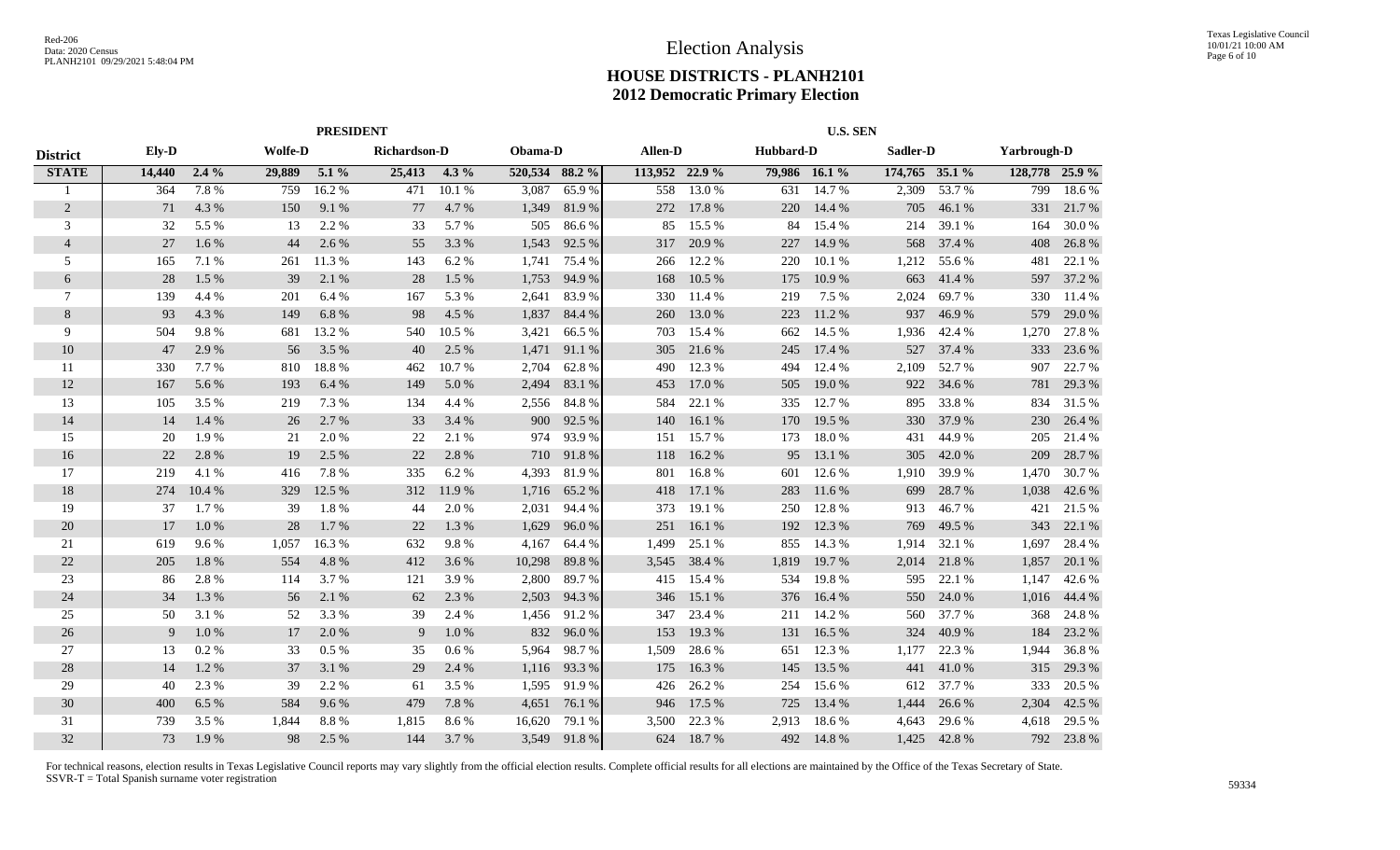|                 | <b>PRESIDENT</b> |       |                |        |              |       |         |        | <b>U.S. SEN</b> |         |       |           |          |        |                    |            |
|-----------------|------------------|-------|----------------|--------|--------------|-------|---------|--------|-----------------|---------|-------|-----------|----------|--------|--------------------|------------|
| <b>District</b> | Ely-D            |       | <b>Wolfe-D</b> |        | Richardson-D |       | Obama-D |        |                 | Allen-D |       | Hubbard-D | Sadler-D |        | <b>Yarbrough-D</b> |            |
| 33              | 14               | 1.2%  | 19             | 1.7 %  | 24           | 2.1 % | 1,094   | 95.0%  | 219             | 21.0%   | 203   | 19.5 %    | 445      | 42.7 % |                    | 175 16.8 % |
| 34              | 104              | 1.7 % | 192            | 3.1 %  | 323          | 5.2 % | 5,594   | 90.0%  | 959             | 18.9 %  | 778   | 15.3 %    | 1,847    | 36.4 % | 1,486              | 29.3 %     |
| 35              | 267              | 2.6 % | 608            | 6.0%   | 580          | 5.7 % | 8,666   | 85.6%  | 1,535           | 19.6 %  | 1,166 | 14.9 %    | 3,357    | 43.0 % | 1,758              | 22.5 %     |
| 36              | 162              | 2.2 % | 478            | 6.5 %  | 372          | 5.1 % | 6,302   | 86.2%  | 1,372           | 24.5 %  | 695   | 12.4 %    | 2,106    | 37.6 % | 1,422              | 25.4 %     |
| 37              | 405              | 3.4 % | 851            | 7.1 %  | 931          | 7.7 % | 9,842   | 81.8%  | 2,651           | 26.8%   | 1,528 | 15.4 %    | 3,180    | 32.1 % | 2,534              | 25.6 %     |
| 38              | 287              | 3.3 % | 506            | 5.8%   | 714          | 8.2 % | 7,157   | 82.6 % | 1,815           | 25.2 %  | 1,277 | 17.7 %    | 2,547    | 35.3 % | 1,567              | 21.7 %     |
| 39              | 293              | 2.2 % | 906            | 6.8%   | 704          | 5.3 % | 11,352  | 85.6%  | 2,153           | 21.8%   | 1,312 | 13.3 %    | 3,805    | 38.6%  | 2,596              | 26.3 %     |
| 40              | 193              | 1.7 % | 696            | 6.2 %  | 564          | 5.0%  | 9,727   | 87.0%  | 1,897           | 22.0 %  | 1,312 | 15.2 %    | 3,265    | 37.9 % | 2,139              | 24.8%      |
| 41              | 162              | 2.7 % | 526            | 8.8%   | 389          | 6.5 % | 4,906   | 82.0%  | 1,192           | 23.8%   | 628   | 12.6 %    | 1,874    | 37.5 % | 1,305              | 26.1 %     |
| 42              | 424              | 2.6 % | 1,274          | 8.0%   | 1,049        | 6.6 % | 13,259  | 82.8%  | 4,054           | 29.6 %  | 2,685 | 19.6 %    | 3,701    | 27.0 % | 3,277              | 23.9 %     |
| 43              | 541              | 4.2 % | 1,235          | 9.7%   | 1,001        | 7.8%  | 9,992   | 78.3%  | 1,881           | 17.9 %  | 1,909 | 18.1 %    | 3,204    | 30.4 % | 3,532              | 33.6 %     |
| 44              | 22               | 1.2%  | 48             | 2.6 %  | 41           | 2.2 % | 1,763   | 94.1 % | 316             | 17.9 %  | 485   | 27.5 %    | 503      | 28.5 % | 462                | 26.2%      |
| 45              | 26               | 0.9%  | 84             | 2.8%   | 53           | 1.8%  | 2,850   | 94.6%  | 626             | 24.1 %  | 303   | 11.7 %    | 994      | 38.3 % | 671                | 25.9%      |
| 46              | 37               | 0.6 % | 87             | 1.5 %  | 85           | 1.5 % | 5,504   | 96.3%  | 1,153           | 23.3 %  | 586   | 11.8%     | 2,099    | 42.4 % | 1,116              | 22.5 %     |
| 47              | 82               | 0.9%  | 139            | 1.5 %  | 101          | 1.1 % | 9,158   | 96.6%  | 1,240           | 14.8%   | 708   | 8.4 %     | 4,938    | 58.8%  | 1,517              | 18.1 %     |
| 48              | 39               | 0.7%  | 79             | 1.5 %  | 67           | 1.3%  | 5,048   | 96.5 % | 715             | 15.4 %  | 442   | 9.5 %     | 2,679    | 57.6 % | 815                | 17.5 %     |
| 49              | 76               | 0.8%  | 102            | 1.1%   | 84           | 0.9%  | 8,932   | 97.2%  | 1,003           | 12.3 %  | 590   | 7.2 %     | 5,249    | 64.2 % | 1,332              | 16.3%      |
| 50              | 46               | 1.0%  | 83             | 1.9%   | 78           | 1.8%  | 4,220   | 95.3%  | 968             | 23.8%   | 493   | 12.1 %    | 1,741    | 42.8%  | 863                | 21.2%      |
| 51              | 47               | 0.8%  | 93             | 1.5 %  | 105          | 1.7%  | 5,889   | 96.0%  | 1,209           | 22.9 %  | 620   | 11.7 %    | 2,267    | 43.0 % | 1,181              | 22.4 %     |
| 52              | 18               | 1.5 % | 23             | 1.9%   | 24           | 1.9%  | 1,166   | 94.7%  | 187             | 16.8%   | 147   | 13.2 %    | 512      | 46.1 % | 264                | 23.8%      |
| 53              | 302              | 7.1 % | 493            | 11.5 % | 483          | 11.3% | 3,005   | 70.2%  | 678             | 18.2%   | 599   | 16.1 %    | 1,342    | 36.0%  | 1,108              | 29.7 %     |
| 54              | 26               | 2.3 % | 52             | 4.5 %  | 30           | 2.6 % | 1,041   | 90.6 % | 282             | 26.8%   | 255   | 24.2 %    | 248      | 23.6 % | 268                | 25.5 %     |
| 55              | 16               | 1.2%  | 22             | 1.7 %  | 41           | 3.2 % | 1,205   | 93.8%  | 376             | 32.4 %  | 243   | 20.9%     | 270      | 23.3 % | 271                | 23.4 %     |
| 56              | 54               | 3.0%  | 104            | 5.8%   | 71           | 4.0%  | 1,551   | 87.1 % | 230             | 13.9 %  | 210   | 12.7 %    | 828      | 50.2%  | 381                | 23.1 %     |
| 57              | 12               | 1.8%  | 19             | 2.9 %  | 7            | 1.1%  | 621     | 94.2%  | 149             | 23.9%   | 157   | 25.2 %    | 232      | 37.2 % | 86                 | 13.8%      |
| 58              | 34               | 3.4 % | 60             | 5.9%   | 37           | 3.7 % | 878     | 87.0%  | 206             | 21.7 %  | 159   | 16.7%     | 351      | 36.9%  | 234                | 24.6 %     |
| 59              | 49               | 4.1 % | 84             | 7.0%   | 64           | 5.3 % | 1,008   | 83.7%  | 227             | 20.2 %  | 172   | 15.3 %    | 407      | 36.2 % | 318                | 28.3%      |
| 60              | 9                | 1.2%  | 12             | 1.6%   | 14           | 1.9%  | 702     | 95.3%  | 148             | 22.4 %  | 136   | 20.6%     | 246      | 37.3 % | 130                | 19.7%      |
| 61              | 97               | 7.5 % | 128            | 9.9%   | 110          | 8.5 % | 955     | 74.0%  | 244             | 20.6 %  | 211   | 17.8%     | 407      | 34.3 % | 325                | 27.4 %     |
| 62              | 68               | 4.5 % | 107            | 7.1 %  | 73           | 4.8%  | 1,265   | 83.6%  | 234             | 16.4 %  | 217   | 15.2 %    | 604      | 42.3 % | 372                | 26.1 %     |
| 63              | 11               | 1.3%  | 24             | 2.8%   | 7            | 0.8%  | 818     | 95.1 % | 163             | 20.1 %  | 213   | 26.3%     | 322      | 39.7%  | 113                | 13.9%      |
| 64              | 30               | 2.3 % | 63             | 4.9%   | 33           | 2.6 % | 1,152   | 90.1 % | 241             | 20.3 %  | 242   | 20.4 %    | 457      | 38.6%  | 245                | 20.7 %     |
| 65              | 15               | 1.6 % | 19             | 2.0%   | 10           | 1.0%  | 918     | 95.4 % | 208             | 22.4 %  | 257   | 27.7 %    | 347      | 37.4 % |                    | 115 12.4 % |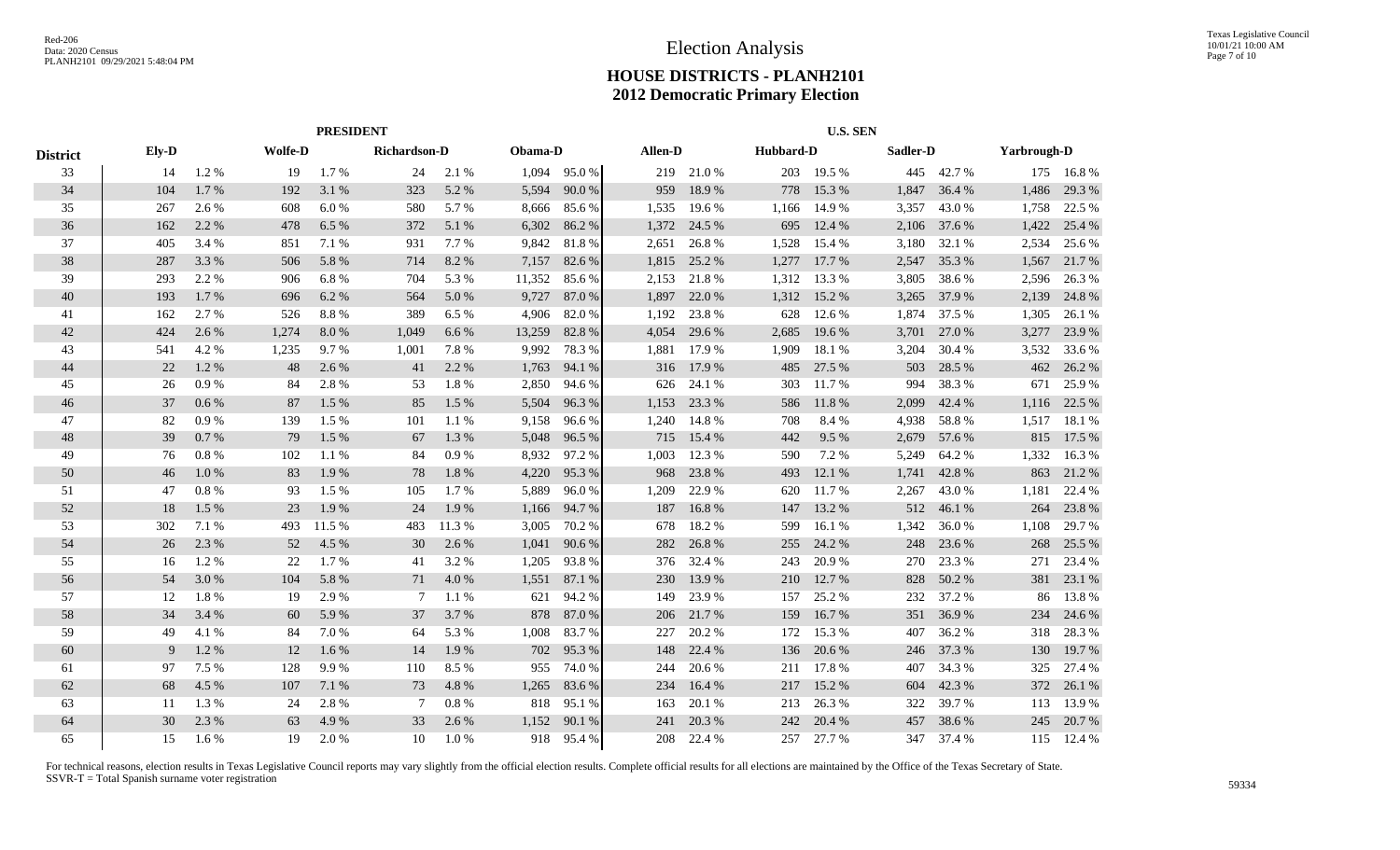|                 | <b>PRESIDENT</b> |       |                |         |              |         |         |        | <b>U.S. SEN</b> |        |           |        |       |            |       |             |  |
|-----------------|------------------|-------|----------------|---------|--------------|---------|---------|--------|-----------------|--------|-----------|--------|-------|------------|-------|-------------|--|
| <b>District</b> | Ely-D            |       | <b>Wolfe-D</b> |         | Richardson-D |         | Obama-D |        | Allen-D         |        | Hubbard-D |        |       | Sadler-D   |       | Yarbrough-D |  |
| 66              | 3                | 0.3 % | 6              | $0.6\%$ | 12           | 1.3 %   | 905     | 97.7%  | 146             | 18.2 % | 153       | 19.1 % |       | 353 44.0 % |       | 151 18.8 %  |  |
| 67              | 11               | 0.7%  | 14             | 0.9%    | 24           | 1.5 %   | 1,517   | 96.9%  | 267             | 19.2 % | 305       | 21.9%  | 606   | 43.5 %     | 216   | 15.5 %      |  |
| 68              | 82               | 6.3%  | 120            | 9.2 %   | 85           | 6.5 %   | 1,015   | 78.0%  | 231             | 18.6 % | 180       | 14.5 % | 431   | 34.7 %     | 399   | 32.2 %      |  |
| 69              | 258              | 9.9%  | 378            | 14.6 %  | 264          | 10.2 %  | 1,693   | 65.3%  | 373             | 15.9%  | 330       | 14.0 % | 827   | 35.2 %     | 821   | 34.9%       |  |
| 70              | $\overline{4}$   | 0.6%  | 6              | 0.9%    | 9            | 1.3%    | 651     | 97.2%  | 114             | 19.6 % | 154       | 26.4 % | 212   | 36.4 %     | 103   | 17.7 %      |  |
| 71              | 37               | 3.3 % | 114            | 10.2%   | 64           | 5.7 %   | 908     | 80.9%  | 214             | 19.7%  | 164       | 15.1 % | 386   | 35.6 %     | 320   | 29.5 %      |  |
| $72\,$          | 47               | 3.2%  | 64             | 4.3 %   | 83           | 5.6 %   | 1,281   | 86.8%  | 304             | 22.4 % | 199       | 14.6 % | 449   | 33.0%      | 407   | 29.9%       |  |
| 73              | 28               | 1.6 % | 38             | 2.1 %   | 21           | 1.2%    | 1,693   | 95.1 % | 281             | 17.4 % | 221       | 13.7 % | 672   | 41.6 %     | 442   | 27.4 %      |  |
| 74              | 836              | 5.2%  | 1,318          | 8.2%    | 1,479        | 9.2%    | 12,404  | 77.3 % | 2,763           | 22.8%  | 2,069     | 17.1 % | 4,263 | 35.2 %     | 3,015 | 24.9%       |  |
| 75              | 119              | 2.4 % | 248            | 5.0%    | 286          | 5.8%    | 4,298   | 86.8%  | 1,304           | 31.1%  | 599       | 14.3 % | 1,254 | 29.9%      | 1,032 | 24.6 %      |  |
| 76              | -7               | 0.5%  | 19             | 1.3 %   | 23           | $1.6\%$ | 1,426   | 96.7%  | 275             | 20.8%  | 197       | 14.9 % | 499   | 37.7 %     | 351   | 26.6 %      |  |
| 77              | 323              | 2.2 % | 603            | 4.1 %   | 708          | 4.8%    | 13,131  | 88.9%  | 3,579           | 29.6 % | 1,647     | 13.6 % | 3,567 | 29.5 %     | 3,292 | 27.2 %      |  |
| 78              | 466              | 3.7%  | 952            | 7.6 %   | 1,026        | 8.2%    | 10,009  | 80.4%  | 2,899           | 28.4 % | 1,705     | 16.7%  | 3,259 | 32.0 %     | 2,329 | 22.9 %      |  |
| 79              | 318              | 2.5 % | 732            | 5.7 %   | 776          | 6.1%    | 10,952  | 85.7%  | 3,054           | 27.5 % | 1,700     | 15.3 % | 3,141 | 28.3 %     | 3,192 | 28.8%       |  |
| 80              | 468              | 3.2 % | 1,200          | 8.3 %   | 1,019        | 7.0%    | 11,841  | 81.5%  | 2,658           | 23.9 % | 2,024     | 18.2 % | 3,822 | 34.3 %     | 2,627 | 23.6 %      |  |
| 81              | 63               | 5.1 % | 82             | 6.7 %   | 82           | 6.7%    | 1,000   | 81.5 % | 201             | 18.3%  | 205       | 18.7%  | 400   | 36.4 %     | 293   | 26.7 %      |  |
| 82              | 18               | 2.6 % | 26             | 3.8%    | 30           | 4.4 %   | 610     | 89.2%  | 114             | 18.8%  | 99        | 16.3%  | 173   | 28.5 %     | 221   | 36.4 %      |  |
| 83              | 165              | 7.3 % | 174            | 7.7 %   | 205          | 9.1 %   | 1,704   | 75.8%  | 305             | 14.6 % | 331       | 15.9%  | 815   | 39.1 %     | 636   | 30.5 %      |  |
| 84              | 90               | 3.4 % | 74             | 2.8%    | 132          | 5.0%    | 2,350   | 88.8%  | 441             | 18.3%  | 434       | 18.0%  | 890   | 36.9%      | 645   | 26.8%       |  |
| 85              | 135              | 4.0%  | 303            | 9.0%    | 251          | 7.5 %   | 2,674   | 79.5 % | 545             | 18.1 % | 442       | 14.7 % | 1,060 | 35.3 %     | 956   | 31.8%       |  |
| 86              | 34               | 4.1 % | 52             | 6.3%    | 54           | 6.5 %   | 692     | 83.2%  | 156             | 20.3 % | 104       | 13.5 % | 256   | 33.3 %     | 253   | 32.9%       |  |
| 87              | 41               | 3.5%  | 69             | 6.0%    | 99           | 8.5%    | 950     | 82.0%  | 264             | 25.2 % | 150       | 14.3 % | 314   | 30.0%      | 318   | 30.4 %      |  |
| 88              | 139              | 10.2% | 201            | 14.8%   | 166          | 12.2 %  | 851     | 62.7 % | 170             | 12.9 % | 171       | 13.0 % | 550   | 41.8%      | 425   | 32.3 %      |  |
| 89              | 12               | 1.1 % | 13             | 1.1 %   | 23           | 2.0 %   | 1,083   | 95.8%  | 237             | 23.8%  | 198       | 19.9%  | 366   | 36.8%      | 193   | 19.4 %      |  |
| 90              | 59               | 1.1 % | 125            | 2.4 %   | 210          | 4.1 %   | 4,747   | 92.3 % | 864             | 20.6 % | 653       | 15.5 % | 1,556 | 37.0 %     | 1,129 | 26.9%       |  |
| 91              | 28               | 2.4 % | 52             | 4.5 %   | 27           | 2.3 %   | 1,046   | 90.7%  | 222             | 20.1 % | 180       | 16.3%  | 429   | 38.8%      | 274   | 24.8%       |  |
| 92              | 16               | 1.0%  | 46             | 2.7 %   | 31           | 1.9%    | 1,582   | 94.4 % | 349             | 22.6 % | 245       | 15.9%  | 620   | 40.2%      | 330   | 21.4 %      |  |
| 93              | 8                | 1.0%  | 18             | 2.2 %   | 18           | 2.2 %   | 760     | 94.5 % | 161             | 21.4 % | 153       | 20.3 % | 286   | 38.0%      | 152   | 20.2 %      |  |
| 94              | 29               | 1.3%  | 50             | 2.2 %   | 31           | 1.4 %   | 2,157   | 95.1 % | 387             | 18.6%  | 300       | 14.4 % | 949   | 45.7%      | 441   | 21.2%       |  |
| 95              | 44               | 0.5%  | 82             | 0.9%    | 91           | 1.0%    | 8,496   | 97.5 % | 1,802           | 25.3 % | 1,264     | 17.8%  | 2,115 | 29.7 %     | 1,932 | 27.2 %      |  |
| 96              | 26               | 1.2%  | 36             | 1.7 %   | 37           | 1.7%    | 2,046   | 95.4%  | 443             | 21.9%  | 338       | 16.7 % | 823   | 40.7%      | 417   | 20.6 %      |  |
| 97              | 28               | 1.3%  | 39             | 1.8%    | 31           | 1.4 %   | 2,075   | 95.5%  | 348             | 17.8%  | 265       | 13.6 % | 878   | 45.0%      | 459   | 23.5 %      |  |
| 98              | 15               | 1.3%  | 25             | 2.2 %   | 20           | 1.8%    | 1,058   | 94.6 % | 203             | 19.6 % | 173       | 16.7 % | 474   | 45.8%      |       | 185 17.9 %  |  |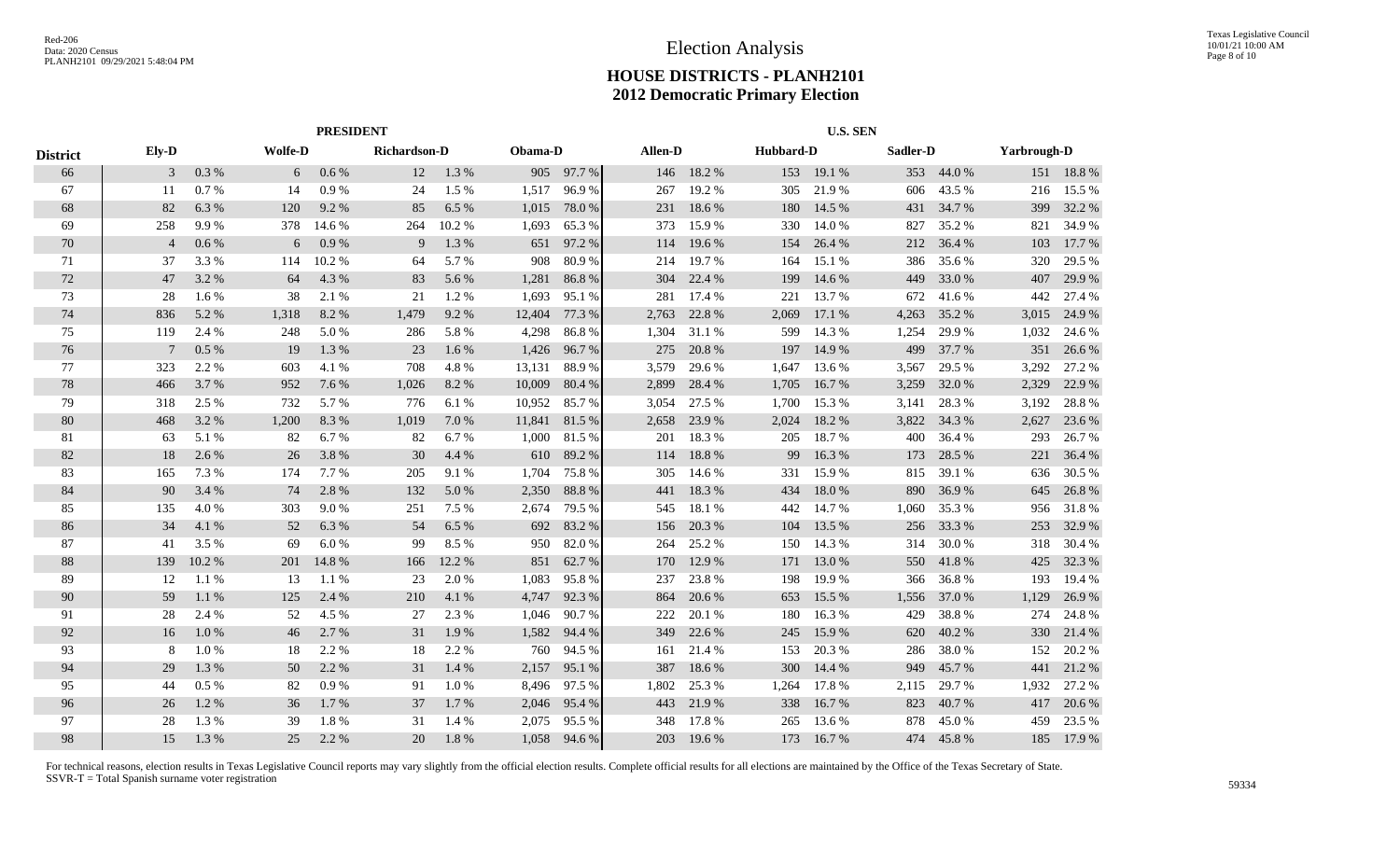|                 | <b>PRESIDENT</b> |         |                |       |                     |       |         |        | <b>U.S. SEN</b> |        |           |        |          |        |                    |            |
|-----------------|------------------|---------|----------------|-------|---------------------|-------|---------|--------|-----------------|--------|-----------|--------|----------|--------|--------------------|------------|
| <b>District</b> | Ely-D            |         | <b>Wolfe-D</b> |       | <b>Richardson-D</b> |       | Obama-D |        | Allen-D         |        | Hubbard-D |        | Sadler-D |        | <b>Yarbrough-D</b> |            |
| 99              | 25               | 1.4 %   | 60             | 3.3 % | 52                  | 2.9 % | 1,684   | 92.5 % | 301             | 18.6 % | 261       | 16.1 % | 649      | 40.0%  |                    | 410 25.3 % |
| 100             | 31               | 0.6 %   | 51             | 0.9%  | 41                  | 0.7 % | 5,389   | 97.8%  | 1,355           | 31.8%  | 729       | 17.1 % | 1,347    | 31.6 % | 830                | 19.5 %     |
| 101             | 15               | 0.4%    | 68             | 1.9%  | 42                  | 1.2 % | 3,414   | 96.5%  | 729             | 23.1 % | 582       | 18.4 % | 1,293    | 40.9%  | 557                | 17.6 %     |
| 102             | 22               | 0.9%    | 26             | 1.1 % | 23                  | 1.0%  | 2,270   | 97.0%  | 615             | 29.5 % | 323       | 15.5 % | 792      | 38.0%  | 356                | 17.1 %     |
| 103             | 32               | 0.8%    | 84             | 2.2 % | 71                  | 1.9%  | 3,585   | 95.0%  | 796             | 26.5 % | 699       | 23.2 % | 1,004    | 33.4 % | 510                | 16.9%      |
| 104             | 77               | 1.3%    | 132            | 2.2 % | 81                  | 1.4 % | 5,583   | 95.1 % | 1,554           | 35.2 % | 748       | 16.9%  | 1,151    | 26.0%  | 968                | 21.9%      |
| 105             | 22               | 1.4 %   | 36             | 2.4 % | 27                  | 1.8%  | 1,434   | 94.4 % | 400             | 29.7 % | 234       | 17.4 % | 474      | 35.2 % | 238                | 17.7 %     |
| 106             | 9                | 1.6 %   | 16             | 2.9 % | 10                  | 1.8%  | 520     | 93.7 % | 112             | 21.1 % | 128       | 24.1 % | 212      | 39.9 % | 79                 | 14.9 %     |
| 107             | 25               | 1.2%    | 34             | 1.6 % | 29                  | 1.4 % | 2,058   | 95.9%  | 481             | 25.4 % | 319       | 16.9%  | 736      | 38.9%  | 356                | 18.8%      |
| 108             | 19               | 0.7%    | 24             | 0.8%  | 16                  | 0.6 % | 2,804   | 97.9 % | 377             | 14.8%  | 452       | 17.8 % | 1,438    | 56.5 % | 277                | 10.9%      |
| 109             | 58               | 0.7%    | 94             | 1.1 % | 49                  | 0.6 % | 8,647   | 97.7 % | 2,773           | 40.7%  | 1,160     | 17.0 % | 1,388    | 20.4 % | 1,496              | 21.9%      |
| 110             | 27               | 0.7%    | 47             | 1.2%  | 43                  | 1.1%  | 3,741   | 97.0%  | 1,199           | 41.2%  | 504       | 17.3 % | 544      | 18.7%  | 663                | 22.8 %     |
| 111             | 52               | 0.5%    | 111            | 1.0%  | 64                  | 0.6 % | 10,726  | 97.9%  | 3,251           | 38.3%  | 1,345     | 15.8%  | 1,920    | 22.6 % | 1,973              | 23.2 %     |
| 112             | 18               | 0.9%    | 26             | 1.2%  | 14                  | 0.7 % | 2,030   | 97.2 % | 488             | 25.8%  | 264       | 13.9 % | 865      | 45.7%  | 276                | 14.6 %     |
| 113             | 31               | 1.5 %   | 42             | 2.1 % | 29                  | 1.4 % | 1,926   | 95.0%  | 624             | 34.4 % | 347       | 19.1 % | 482      | 26.5 % | 363                | 20.0%      |
| 114             | 55               | 1.7%    | 75             | 2.3 % | 49                  | 1.5 % | 3,031   | 94.4 % | 916             | 33.8%  | 418       | 15.4 % | 767      | 28.3 % | 610                | 22.5 %     |
| 115             | 5                | 0.4%    | 17             | 1.2%  | 6                   | 0.4 % | 1,366   | 98.0%  | 346             | 27.3 % | 237       | 18.7%  | 464      | 36.6%  | 220                | 17.4 %     |
| 116             | 40               | 0.9%    | 222            | 5.0%  | 90                  | 2.0 % | 4,099   | 92.1 % | 619             | 16.7%  | 682       | 18.5 % | 1,350    | 36.5 % | 1,045              | 28.3 %     |
| 117             | 40               | 1.1 %   | 204            | 5.7 % | 105                 | 3.0%  | 3,202   | 90.2 % | 519             | 19.6 % | 491       | 18.6%  | 837      | 31.7 % | 796                | 30.1 %     |
| 118             | 62               | 1.3%    | 338            | 7.2 % | 157                 | 3.3 % | 4,153   | 88.2%  | 663             | 17.5 % | 746       | 19.7 % | 1,233    | 32.5 % | 1,152              | 30.4 %     |
| 119             | 49               | 1.1 %   | 239            | 5.4 % | 110                 | 2.5 % | 4,000   | 91.0%  | 674             | 18.1%  | 695       | 18.6%  | 1,170    | 31.4 % | 1,189              | 31.9%      |
| 120             | 30               | 0.7%    | 128            | 3.0%  | 55                  | 1.3 % | 4,001   | 94.9%  | 689             | 20.1 % | 693       | 20.2 % | 960      | 28.0%  | 1,082              | 31.6%      |
| 121             | 19               | 0.6%    | 99             | 3.2 % | 37                  | 1.2%  | 2,953   | 95.0%  | 476             | 17.3 % | 465       | 16.9%  | 1,232    | 44.8%  | 576                | 21.0%      |
| 122             | 16               | 0.7%    | 64             | 3.0%  | 25                  | 1.2%  | 2,048   | 95.1 % | 308             | 16.7%  | 312       | 16.9%  | 805      | 43.7 % | 418                | 22.7 %     |
| 123             | 42               | 0.7%    | 216            | 3.7%  | 87                  | 1.5 % | 5,417   | 94.0%  | 773             | 16.3%  | 896       | 18.8%  | 1,807    | 38.0%  | 1,279              | 26.9%      |
| 124             | 43               | 1.3%    | 145            | 4.3 % | 83                  | 2.5 % | 3,075   | 91.9%  | 539             | 19.9%  | 497       | 18.4 % | 852      | 31.5 % | 820                | 30.3 %     |
| 125             | 40               | 0.9%    | 207            | 4.4 % | 101                 | 2.1 % | 4,356   | 92.6 % | 790             | 20.3%  | 736       | 18.9%  | 1,324    | 34.0 % | 1,046              | 26.8%      |
| 126             | 11               | 0.8%    | 27             | 2.0%  | 12                  | 0.9%  | 1,331   | 96.4%  | 243             | 19.3 % | 256       | 20.4 % | 463      | 36.8%  | 295                | 23.5 %     |
| 127             | 15               | 1.0%    | 27             | 1.8%  | 31                  | 2.1 % | 1,406   | 95.1 % | 321             | 23.4 % | 346       | 25.2 % | 382      | 27.8%  | 323                | 23.5 %     |
| 128             | 62               | 3.6 %   | 152            | 8.7%  | 80                  | 4.6 % | 1,447   | 83.1 % | 258             | 16.2%  | 267       | 16.8%  | 598      | 37.6 % | 469                | 29.5 %     |
| 129             | 14               | 0.6%    | 61             | 2.8%  | 44                  | 2.0%  | 2,063   | 94.5 % | 354             | 17.8%  | 366       | 18.4 % | 822      | 41.2%  | 452                | 22.7 %     |
| 130             | 2                | 0.2%    | 13             | 1.6%  | 15                  | 1.8%  | 782     | 96.3%  | 155             | 20.3 % | 150       | 19.7 % | 299      | 39.2 % | 158                | 20.7 %     |
| 131             | 22               | $0.5\%$ | 51             | 1.1 % | 32                  | 0.7%  | 4.531   | 97.7%  | 1,422           | 35.1 % | 750       | 18.5 % | 731      | 18.0%  | 1.154              | 28.4 %     |